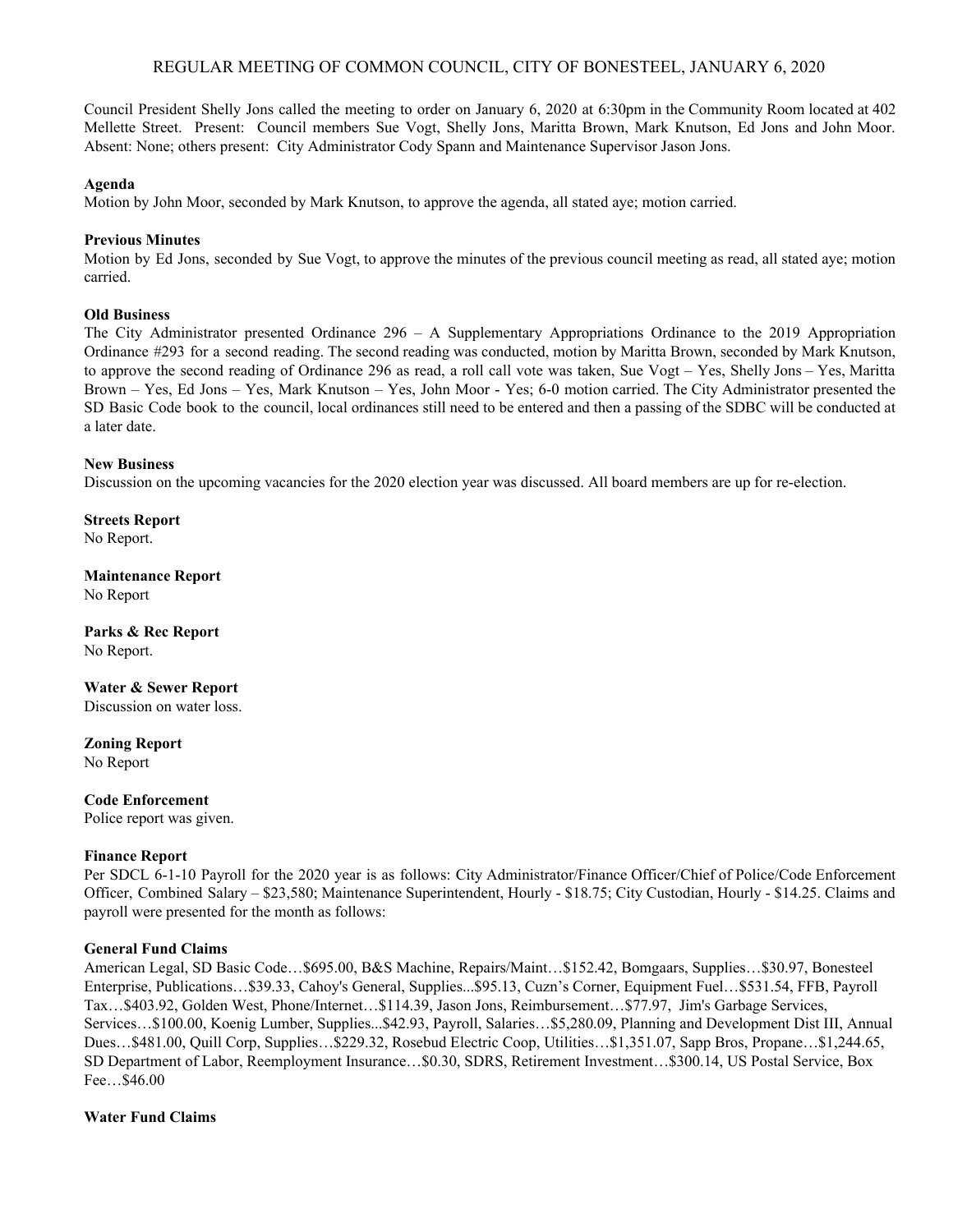Cheap Digging, Maintenance…\$280.00, FFB, ACH Billing Fee…\$25.00, Jason Jons, Reimbursement…\$4.39, NRWA, Rural Water Loan Payment…\$289.68, Rosebud Electric Coop, Utilities…\$85.24, SD Dept of Health, Water Testing fee…\$15.00, SD Dept of Labor, Reemployment Insurance…\$0.08, TCWUD, Water…\$2,329.50, US Postal Service, Postage…\$35.00